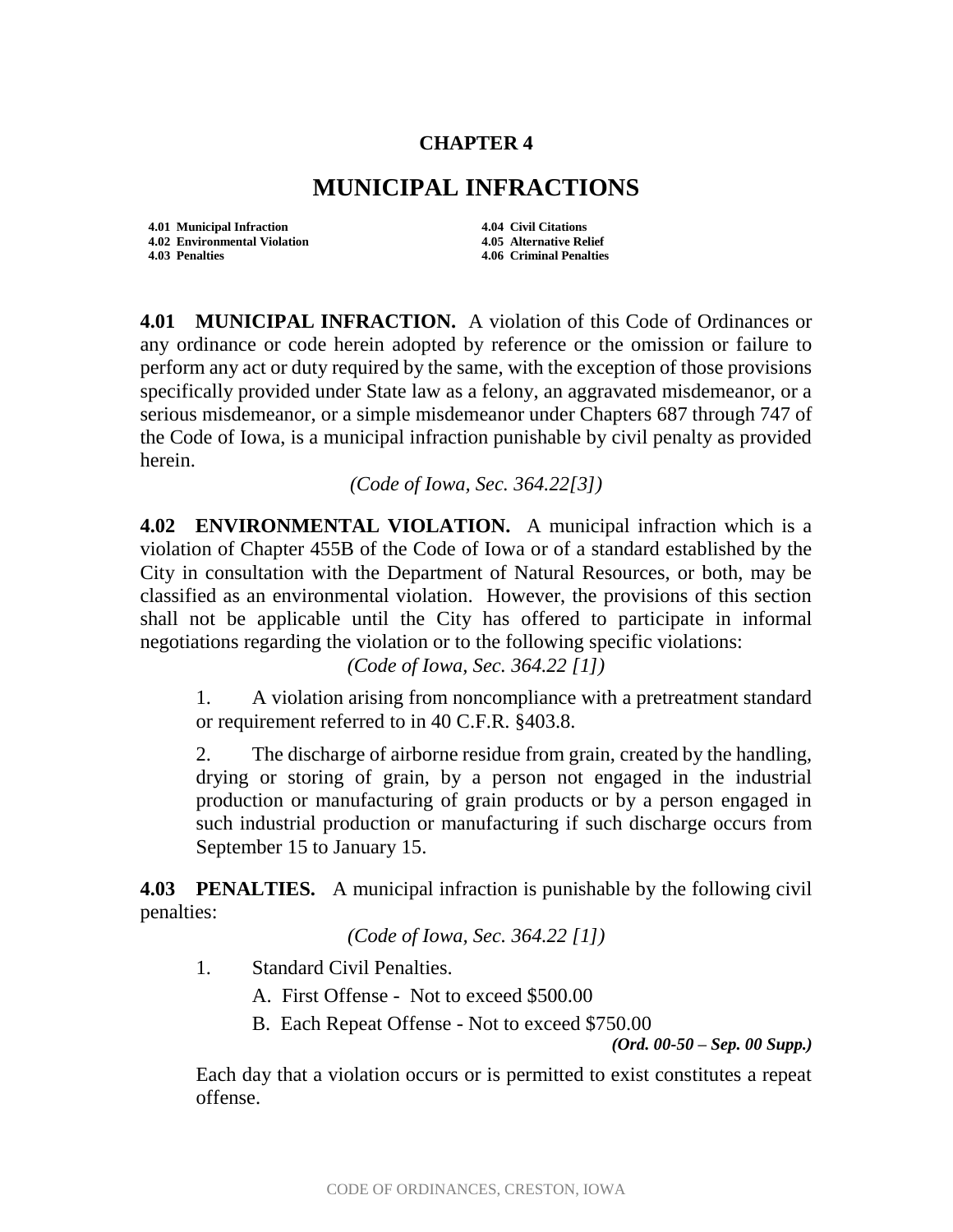2. Special Civil Penalties.

A. A municipal infraction arising from noncompliance with a pretreatment standard or requirement, referred to in 40 C.F.R. §403.8, by an industrial user shall be punishable by a penalty of not more than one thousand dollars (\$1,000.00) for each day a violation exists or continues.

B. A municipal infraction classified as an environmental violation shall be punishable by a penalty of not more than one thousand dollars (\$1,000.00) for each occurrence. However, an environmental violation shall not be subject to such penalty if all of the following conditions are satisfied:

(1) The violation results solely from conducting an initial startup, cleaning, repairing, performing scheduled maintenance, testing, or conducting a shutdown of either equipment causing the violation or the equipment designed to reduce or eliminate the violation.

(2) The City is notified of the violation within twenty-four (24) hours from the time that the violation begins.

(3) The violation does not continue in existence for more than eight (8) hours.

**4.04 CIVIL CITATIONS.** Any officer authorized by the City to enforce this Code of Ordinances may issue a civil citation to a person who commits a municipal infraction. A copy of the citation may be served by personal service as provided in Rule of Civil Procedure 1.305, by certified mail addressed to the defendant at defendant's last known mailing address, return receipt requested, or by publication in the manner as provided in Rule of Civil Procedure 1.310 and subject to the conditions of Rule of Civil Procedure 1.311. A copy of the citation shall be retained by the issuing officer, and the original citation shall be sent to the Clerk of the District Court. The citation shall serve as notification that a civil offense has been committed and shall contain the following information:

*(Code of Iowa, Sec. 364.22[4])* 

1. The name and address of the defendant.

2. The name or description of the infraction attested to by the officer issuing the citation.

3. The location and time of the infraction.

4. The amount of civil penalty to be assessed or the alternative relief sought, or both.

5. The manner, location, and time in which the penalty may be paid.